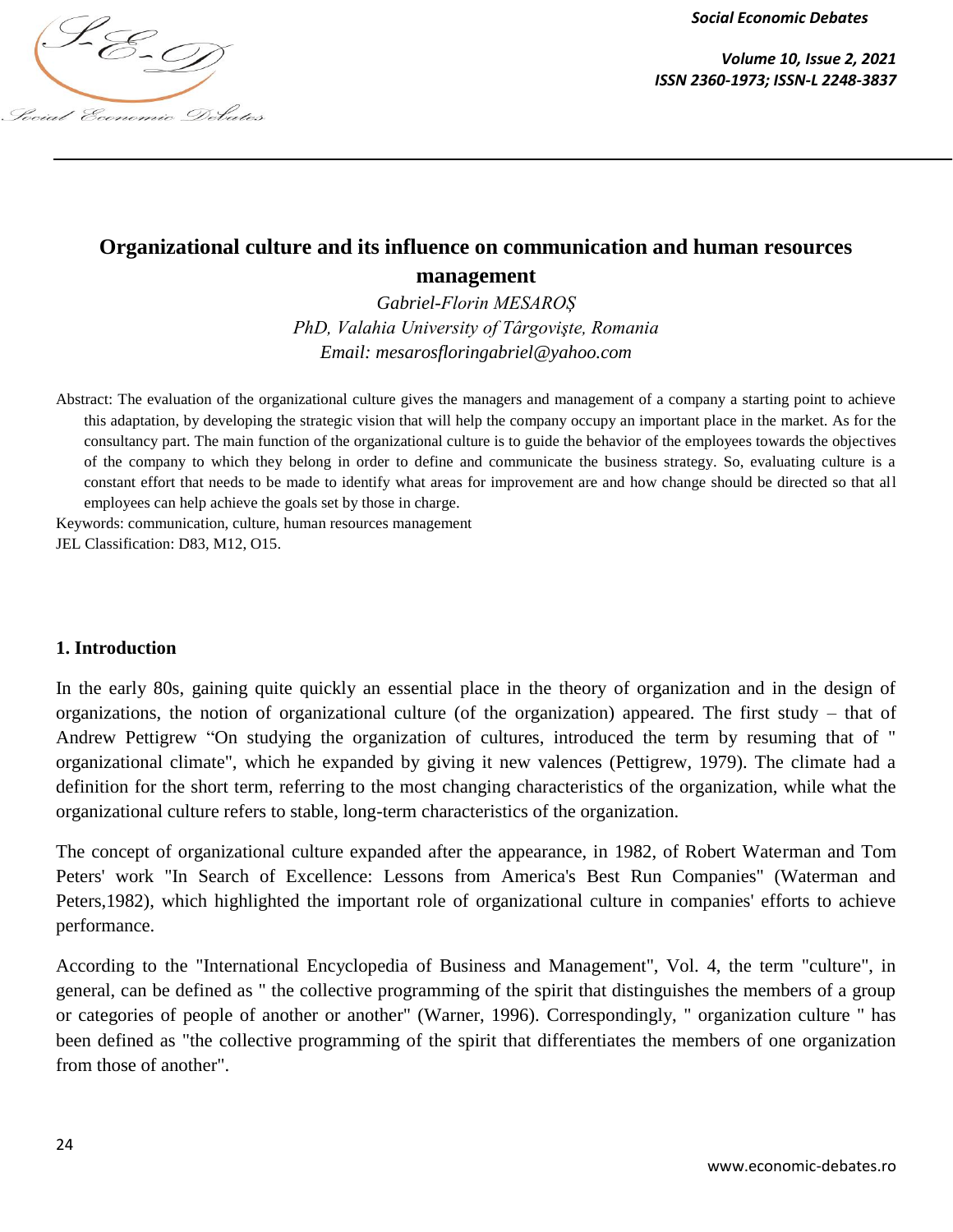*Volume 10, Issue 2, 2021 ISSN 2360-1973; ISSN-L 2248-3837*

American professors Stephen Robbins and Mary Coutter formulate a clearer definition of organizational culture, stating that it represents a system of "shared meanings", "of values, symbols, rituals, myths and practices that have evolved overtime." (Robbins and Coutter, 2012)

The meanings shared have the meaning of the values, beliefs and attitudes specific to the organization, to which its members have adhered and which govern their actions and behavior. The two authors analyze and evaluate the culture of the organization based on ten characteristics: the degree of identification of the members with the organization, the emphasis placed on the groups in the its framework, focusing attention on people, the cohesion of the organization, the way of exercising control, the toleration of risk, the criteria of compensation, the toleration of conflicts, the finality of the means, the focus on open systems.

Edgar Schein considers organizational culture a process, not a structure made up of certain components (Schein,1985). Culture follows, in its vision, certain models, representing a set of landmarks that guide the members of the organization in the activity it carries out. Culture follows, in his vision, certain models, representing a set of landmarks that guide the members of the organization in the activity that carries out it. For managers, the process of creating culture, learning it, transmitting it to newcomers within the organization is as important as the structure of the organization. Schein uses the following components of culture to give a definition of it: the rules of behavior that guide people when they meet (the language used, the forms of expression of mutual respect); the dominant values adopted in the organization (especially in terms of its products); the rules established by the organization to ensure its operation and effectiveness; the philosophy that governs the organization's relations with its own employees or with customers; rules that are developed and strengthened within the work teams.

The way in which contacts are established outside the organization best reflects the existing climate within the organization, the spirit that animates its members. The best way to know the culture of an organization is to integrate directly into it, knowledge being carried out in a longer period of careful observations, discussions with members of the organization, analyzes of their behavior and reactions.

Studies have shown that there are generally three levels of awareness of organizational culture (Robey, 1986):

- The surface level, the least understood, is represented by behavioral models, employees' clothing, documents used, logos, etc.
- The level of subsurface is that of the values understood and shared by the members of the organization: high quality of the products offered, special service, risk-taking, emphasis on innovation, increasing the prestige of the organization. These are reflected in the slogans of the organization.
- The level of depth is that of the hidden beliefs and assumptions of the members of the organization, which are highlighted only after a thorough analysis based on the obvious manifestations.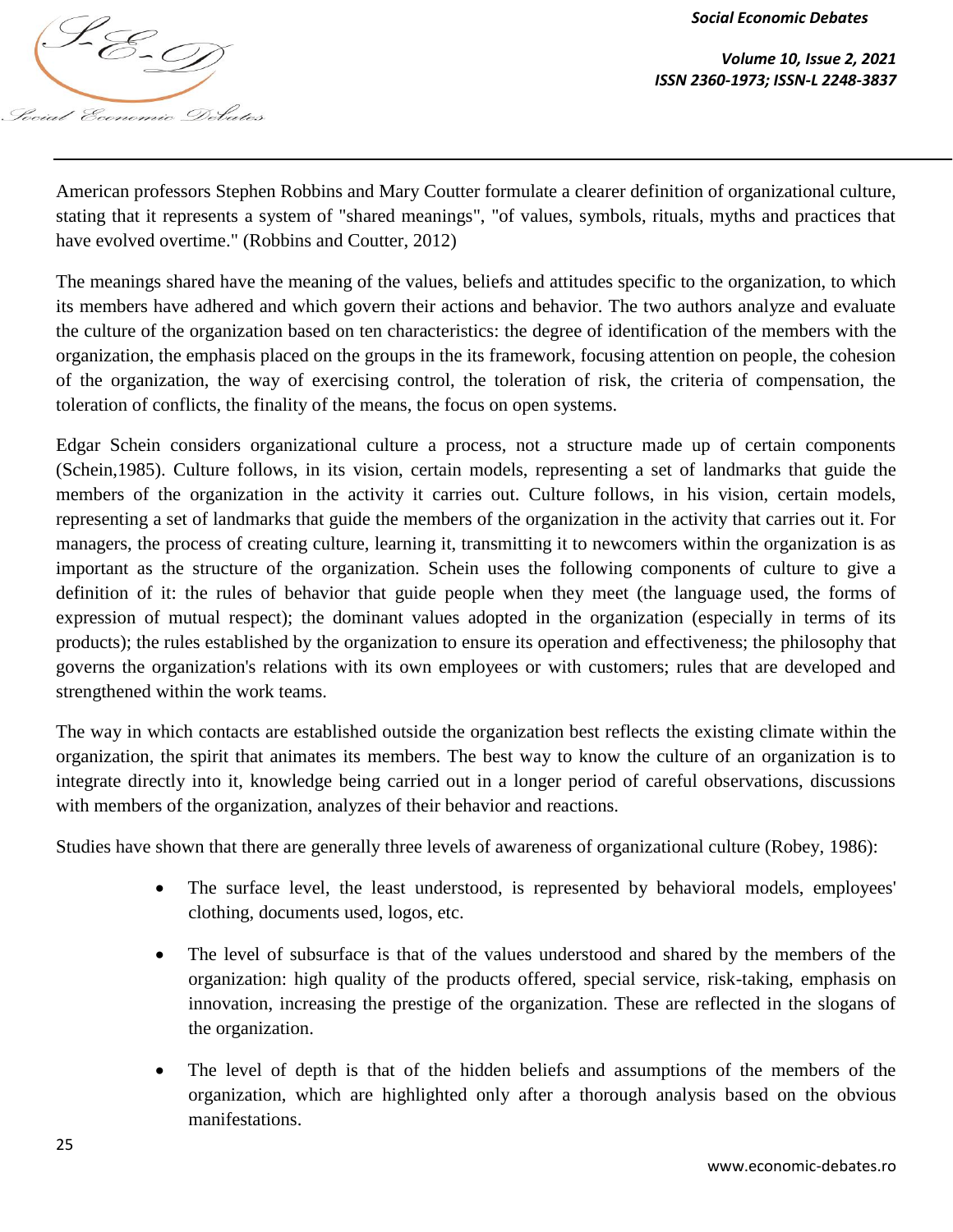

*Volume 10, Issue 2, 2021*

In the various definitions given to the notion of organizational culture, with the highest frequency there are four terms, which can cover the scope of the whole concept: symbols, " heroes", rituals and values. In their sequence, these four terms can be considered as concentric shells of the core – the concept of culture: the deepest is the one represented by values, from which, passing through rituals and "heroes" it helps to the layer on the surface – the symbols.

Symbols are represented by events or objects that are used to convey certain meanings related to the values and ideals of the organization and consist of objects or images, or gestures that have a special meaning recognized only by the people who share the culture. The symbols can be represented by: the name of the organization, the name of the founder of the organization, its logo.

The "heroes" are living or deceased people who have marked the evolution of the organization by offering behavioral patterns within it, having characteristics very cherished from the point of view of culture. The "heroes" are inevitably linked to certain "histories", which are essentially sequences of events with symbolic significance for the members of a culture and talks about the major options of the important people in the organization, in the key moments of its existence, about how the difficult situations with which it was overcome confronted the organization.

Rituals are, from a technical point of view, useless activities to achieve the goals proposed by the organization, but they are essential from a social point of view, for the achievement of the same objectives. They are planned "show" actions, and combine various forms of expression of organizational culture in an event, that is, they publicly celebrate that culture (of example, awarding diplomas, festive moments, etc.).

Values are considered the core of the organization, consisting of the collective preferences or attitudes imposed on the members of the organization and to which they subscribe. They are emotional perceptions or positive or negative attitudes that help to judge events or situations that take place inside or outside the organization. Values are only logically inferred, following the way people behave or act in different situations, and cannot be expressed or identified by observation

Factors that influence the organizational culture

The culture of an organization is influenced by a multitude of factors, some internal, some external, of which the most important are (Zorlențan, Burduș and Cărpărescu, 1998)

- *External factors*: national culture, legislative framework, suppliers and customers; infrastructure and technological factors;
- *Internal factors*: the founder of the organization and its leading leaders throughout its life, the way of its establishment, its history and traditions, the size of the organization, the way in which the recruitment, employment and psycho-socio-professional integration of the staff is done, the permanence of the values and practices specific to the organization.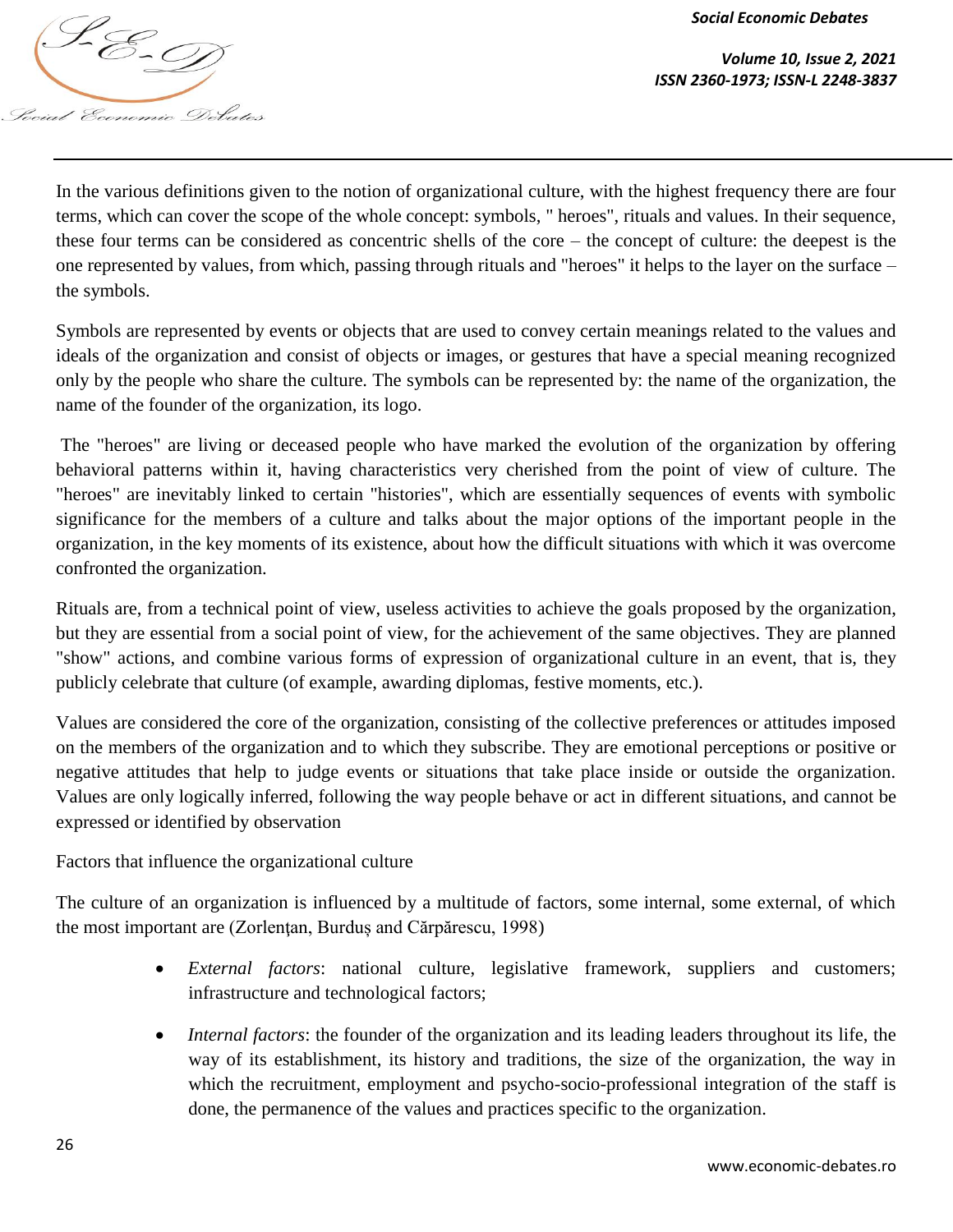*<u><i>IS*</u> <u>Colume</u> 10, Issue 2, 2021<br>ISSN 2360-1973; ISSN-L 2248-3837 j Social Economic Debates

*Volume 10, Issue 2, 2021*

## **2. Types and dimensions of the organizational culture**

The classification of organizational cultures is based on several types of criteria:

**a)** Depending on the contribution to the performance of the organization, there are:

- *positive cultures* characterized by specific values (teamwork, group decision-making, flexibility, cooperation, participatory leadership) and the coherence and stability of these values;
- *negative cultures* characterized by excessive centralization, bureaucratism, rigidity, authoritarian leadership, neglect of the interests of customers, shareholders, opacity to changes and even the braking of their production within the organization, the adoption of inappropriate strategies, all leading to worsening of the organization's performances.

**b)** Depending on the organizational structure that determines in turn the configuration of culture, the following are distinguished:

- *"cobweb" type culture* specific to small organizations, trade unions and political ones, the power being concentrated at the center (represented by a person with the role of initiator and cultural animator). This type of culture is characterized by the existence of a harsh organizational climate of competition, which, however, causes a large fluctuation of the staff (due to the difficulties of supporting it), the promotion of individualism and individual performances, the use of any means to achieve the goals, the negligent treatment of the psycho-socio-professional integration, high flexibility, high efficiency of the climate, able to create performances;
- *temple culture* specific to large organizations, with many structural divisions and bureaucratic mechanisms with the specialized role that ensures the functioning of the organization. This type of culture is characterized by: the existence of subcultures corresponding to the specialized subdivisions of the organization (marketing, research and development, etc.), the reference to values such as: order, discipline, strict bureaucracy, expressed by internal provisions, the differentiation of persons according to their status, or the position occupied, positive and equally negative motivation, quiet organizational climate, favorable to people who want professional specialization;
- *network culture* present in organizations that carry out creative activities (design, research and development).

The main characteristics are: focusing on the values of creativity, innovation, teamwork, high empowerment, placing common objectives before the individual ones, adopting a flexible and slightly formalized structure,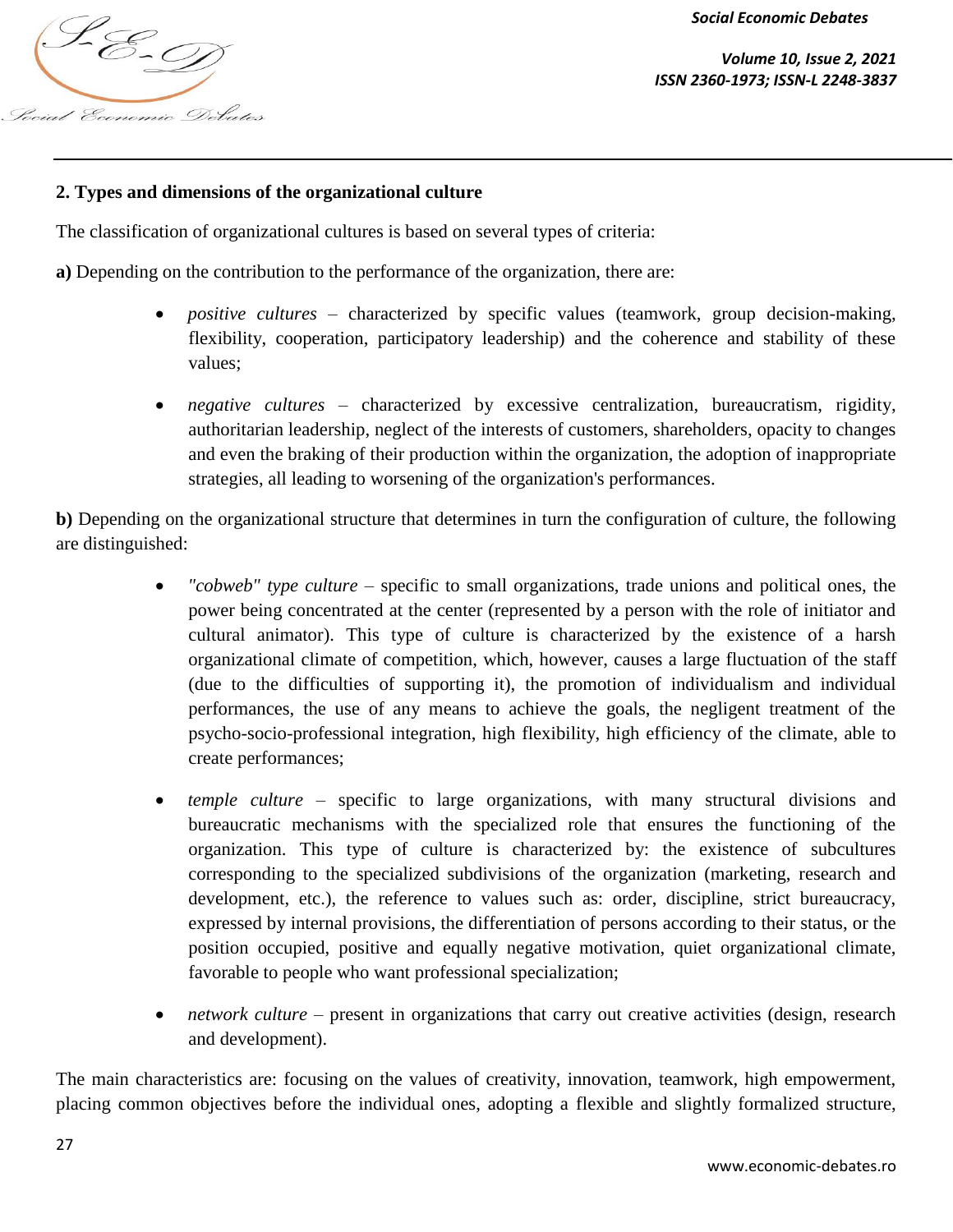

*Volume 10, Issue 2, 2021 ISSN 2360-1973; ISSN-L 2248-3837*

promotion perspectives determined by individual performances, practicing especially a positive motivation, the existence of a dynamic organizational climate; "swarm" type culture – found in technical, managerial, legal, advertising consulting firms, in associations of plastic artists, architects, designers. This type of culture is characterized by: the insufficient power of the organization to impose certain common objectives on its members, the focus on the values of individualism, indifference to the organization, the power of the members of the organization is based on their professional authority not on their hierarchical position, it is preferred by many professional fields (academics, architects, doctors from public institutions).

**c)** Depending on the level of risk and the speed of reaction to changes, there are: culture "Bet the company"– the organization carries out planned and systematic actions, less dynamic. It is characterized by high assumed risk and slow reactions; culture "Word hard – Play hard", which saves appearances through elegant practices. It is characterized by taking a reduced risk and quick reactions; culture "Macho" – ensures the immediate satisfaction of the members of the organization. It has as its characteristics the assumption of a high risk, through rapid changes.; process culture – rules-based, rigid. It is characterized by taking a reduced risk and quick reactions.

**d)** Depending on the type of transaction that binds a member of the organization to it and the rules that govern it, there are (Ouchi,1983): cultures based on mechanisms of the market, on the conclusion of a contract between the organization and its members, in which the transaction price is specified. The mechanism is relatively simple, but it can only be used in a small number of situations (for example, between the manager of a football team and the players new employees); cultures based on bureaucratic mechanisms, on the conclusion of formal contracts that stipulate precise hierarchical relations and rigorous ways of controlling the activity of employees. It is recommended for organizations in which there is a climate of stability and confidence; cultures based on clan mechanisms, specific to Japanese firms, where formal control is replaced by a common culture whose objectives converge with those of the organization, the interests of its members being thus protected. Employees consider the organization as their own family, putting their full potential for work and creativity in the service of achieving its goals.

## **3. Dimensions of organizational culture**

From the point of view of the promoted values, which come mainly from the national culture, there are small differences between the organizations, while between the specific practices of their cultures there are significant differences.

The general framework of organizational cultures is defined by six dimensions, some of which are . identical to the models of driving styles . These are:

1. *Process orientation / result orientation.* Organizational culture is focused on work processes – characterized by care for administrative norms, standards and procedures, or results – characterized by – the dominant attention paid to the results achieved by the organization. In organizations that are oriented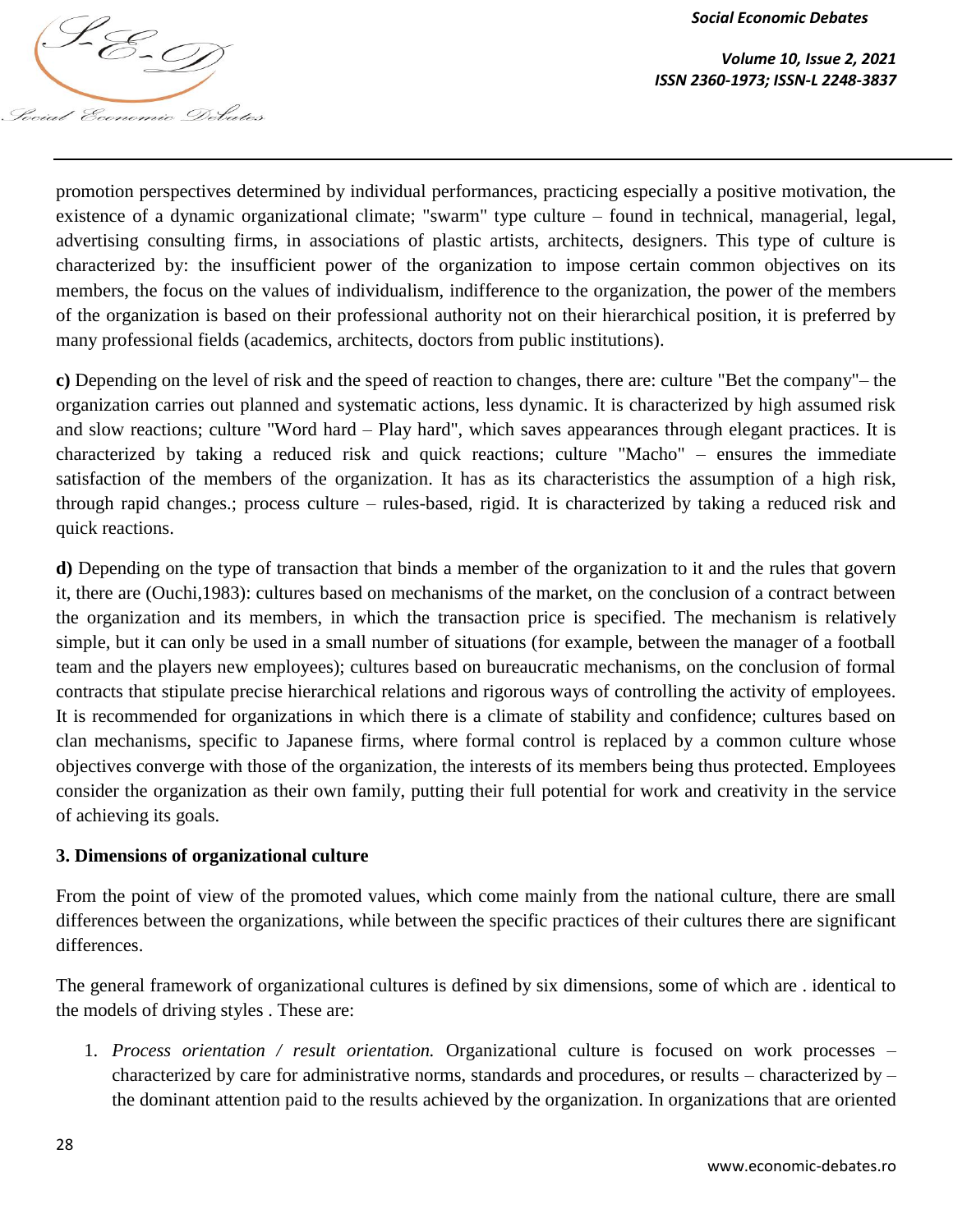

*Volume 10, Issue 2, 2021*

towards processes, specific practices are perceived in different ways by the members of the organization, while in result-oriented organizations, all members perceive them the same way. The strength of an organization depends largely on the degree of homogeneities you are promoting the organizational culture, and that is why the results-oriented cultures are stronger than those oriented to processes.

- 2. *Task orientation/employee orientation.* This dimension has deep roots in the history and traditions of the organization, in the philosophy of its founder and in the evolution – smooth or troubled – of the organization and corresponds to the managerial grid of Robert Blake and Jean Mouton (Bourke, 2017).
- 3. *Career guidance/"provincial" orientation.* If, according to professional guidance, the members of the highly qualified organization are valued, the "provincial" orientation expresses a much more limited vision of the organization and how to carry out its work. Members of the organization have their identity in the organization, not in their profession.
- 4. *The open/closed vision* specific to the approach to the problems. It refers to how to carry out the internal and external communications of the organization and its tolerance towards newcomers in the specific field of activity. Characteristic of performing organizations is the openness to the outside, being able to successfully face other similar organizations and adapt quickly to the changes taking place in their environment of existence and action.
- 5. *Rigorous/ poor control of the activity.* This dimension refers to the degree of rigor of the standards, norms and procedures necessary for carrying out the activity within the organization, being determined by its profile.
- 6. *Normative/pragmatic approach*. The environment of action of the organization, and especially of its clients, can be approached rigidly or flexibly. The approach differs depending on the proximity to the environment of the different subunits of the organization and their links with the environment. If the role of sub-units is based on strict compliance with rules and procedures, the approach will be mainly normative, while if the subunits are open to the exterior of the organization, then they pragmatically address the problems, constantly adapting to the requirements and changes of the environment.

# **4. Cultural values specific to the individual and the organization**

# *4.1. Cultural values specific to the individual*

A profound influence, although only by chance we are explicitly aware of this, on our personal values and beliefs, is the organizations or groups we belong to – from the corporation to the family. The basic component of the personality, personal values are accepted unconditionally, without criticism, because they are transmitted from parents, teachers, colleagues, television, movies, or any other sources agreed by us. When we work in an organization we can identify with its successes, trying feelings of contentment, or we can be marked by deep anxieties, frustrations if we have experienced failures due to the organization.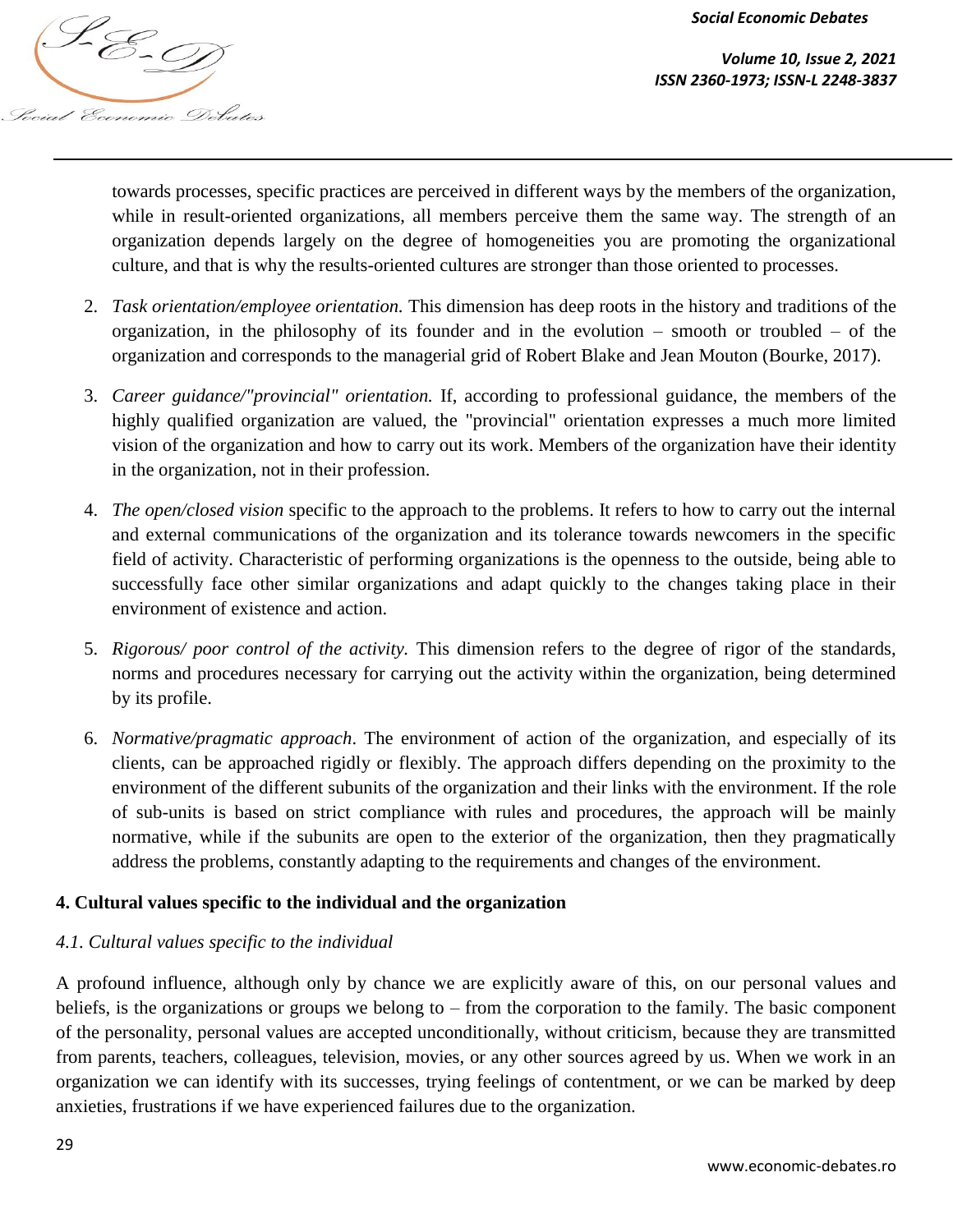

*Volume 10, Issue 2, 2021*

Managers are said to have a lower availability to issues of social interest. They see themselves as objective, rational, without leading marked by whims and moodiness, but they are not aware of the strength of values that can affect them either personally or the decisions they make.

For a good manager it is essential that before judging and appreciating a certain case to analyze in detail all the facts related to it (Buzărnescu, 1995). The manager attaches importance to individual values in decisionmaking, the decision-making process being – beyond the source of pride for managers – a process based on thoroughly examined presumptions.

In order for the activities carried out in any organization to be effective, they must be marked by the values of the one who carries them out. If there is no incentive in work or there is even an aversion to work, it becomes unattractive, the individual appears as a machine, tool, which produces a distancing of him from his work. From a psychological point of view this means denying its own values. Qualitatively superior working conditions, the involvement of the individual in the overall activity of the organization can generate attraction and satisfaction with work (Zlate,2002).

For some managers, full satisfaction is when they perform their tasks, their personal values are constituted in the interest of the organization and they transfer to other colleagues. Thus, the organizational culture and its values unconsciously transform the individual's leader. The individual values of the manager, which become organizational values, are elements with which he operates to achieve social goals.

There is another category of managers, who mainly carry out actions that are tributary to the "human", without excluding the goals or objectives of the organization.

In all cases, individual values are present in the work of the management staff, with a more or less decisive role, along with elements such as, status-role, organizational culture, etc.

# *4.2. Cultural values specific to the organization*

Each organization has developed its values and norms of life. The organization's struggle to survive or expand can be that its actions are legitimate, even if it sometimes does not rigorously follow moral principles. The needs of the organization can often be in conflict with the values of the individual, of caring for others, of integrity, of honesty, which can generate a process of judging/evaluating of whether or not personal and organizational value is adherent and approved.

Any organization has its own requirements, norms, standards, designed to maintain its activity and then lead to outstanding performance. She develops her own life, protects her own interests, but her work does not need to be templated, being carried out according to ways that were once successful and that now can generate a failure.

Behavioral dimensions, which differ depending on how perceptions, attitudes and behaviors of individuals are structured towards everyday situations in the reality of the organization, determine organizational cultures.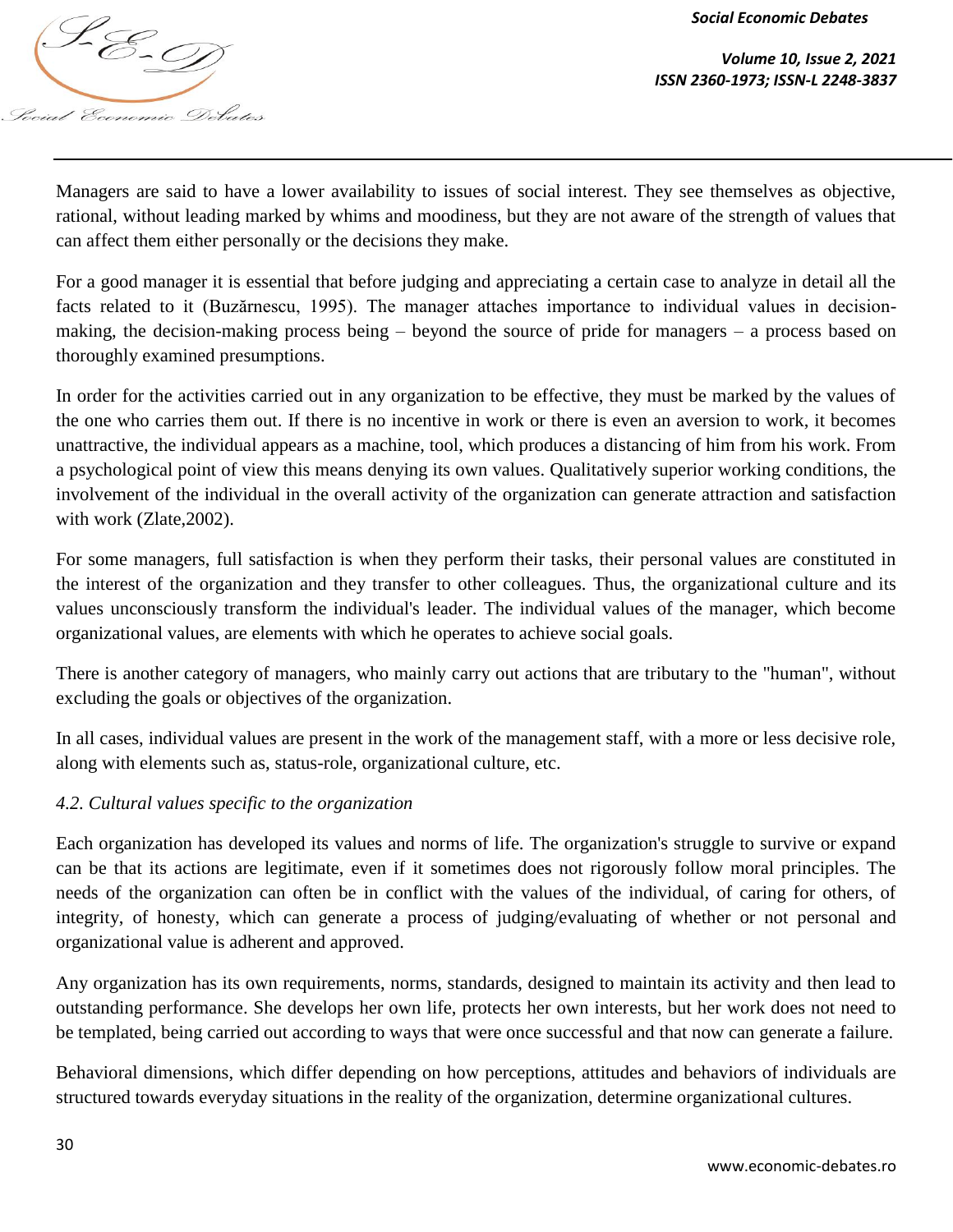

*Volume 10, Issue 2, 2021 ISSN 2360-1973; ISSN-L 2248-3837*

Unlike values, organizational behaviors and practices are appropriated by individuals later, within organizations, as they come into contact and as they what integrates with them. If at national level, from a homogeneous value point of view, they are very diversified, but they are homogeneous at the organizational level.

Values are those cultural "inscribed" data and transmitted to individuals, through the family, in the first stage of their existence. In the end, it is the values that underlie the attitudes and reactions to different facts and conceptions of life, crystallizing into general strategies of understanding of social reality. The cultural differentiation of national entities is based on value systems, which are relevant to understanding how individuals relate to everyday realities.

Managers must keep in mind that people seem much more favorable to those who share their own values, which implies that a favorable or unfavorable attitude of cooperation between themselves and subordinates can affect all aspects of the organization's work.

Differences in values do not, fortunately, create barriers to understanding, and they can be overcome if people show tolerance for diversity. Understanding and accepting different values is essential to the success of any organization that encompasses different cultures.

# **5. The cultural dimensions of an organization.**

Studies of cultural differences between people have shown that they are based on their values, attitudes and behaviors. Each individual has attitudes and beliefs through the filter of which he sees and interprets both the activities of the organization to which he belongs, and the situations related to its management .

Values, beliefs and attitudes determine, toa certain extent, both sides of behavior: goodwill or good faith, respectively superior aggression or good faith.

According to the famous model of managerial behavior "Theory X and Theory  $Y'' -$  of the American theorist in the field of management and representative of the behavioral school ,Douglas McGregor, the managers characterized by "Theory X" does not show confidence in their subordinates, considering that they do not want to work with responsibility and therefore must be supervised more closely. Managers in this category establish some control systems to ensure that employees work, and they, on the other hand, realize that the manager does not have trust in it, which can cause them to have a recalcitrant attitude, becoming "irresponsible". Consequently, the manager, noticing this attitude, also becomes more and more distrustful, suspicious and will install control systems from what in more rigid, even absurd, sometimes. In conclusion, the fact that the manager considers that the employees cannot be considered in good faith, determines on their part, an irresponsible attitude, which, gradually strengthens the manager's belief that employees cannot be of good faith; basically, in this way, a vicious circle appears.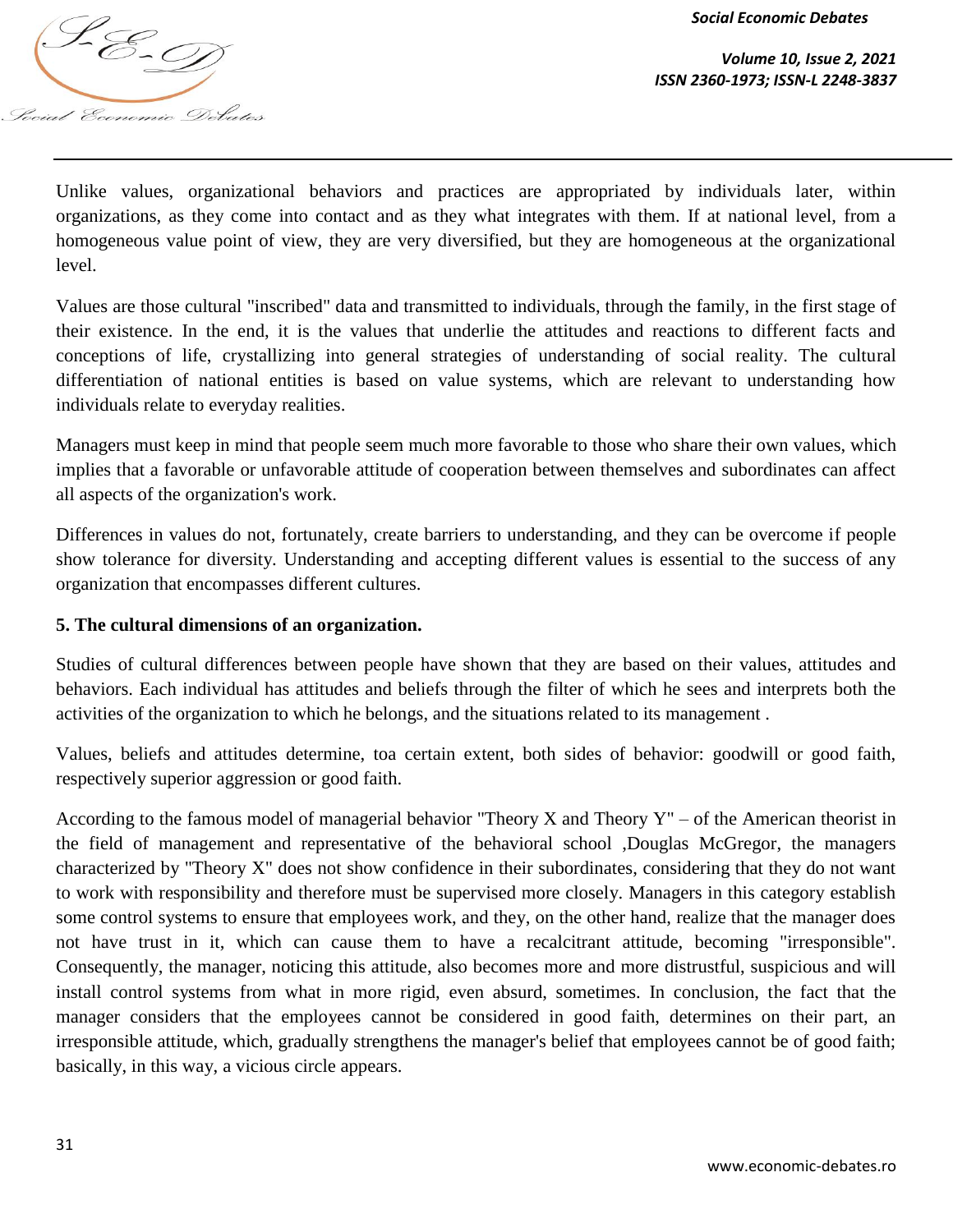

*Volume 10, Issue 2, 2021 ISSN 2360-1973; ISSN-L 2248-3837*

In contrast to the above, McGregor's "Theory Y" shows the benevolent, understanding and trusting face of the manager: managers trust their employees, entrust them with complex tasks and objectives, do not establish strict, rigid control systems. Feeling their confidence in themselves, employees strive to perform their tasks as best as possible, whether or not they are supervised by the manager. Finding that the employees are active, that they work with a lot of reluctance, the manager becomes more and more convinced that they are worthy of all trust. Thus, the attitudes of the manager influence his behavior, which in turn influences that of the employees, strengthening the initial attitudes of the manager.

## **6. Dimensions of cultural differences**

The Dutch researcher Geert Hofstede, following the study of a number of 60 Eastern and Western cultures, came to the conclusion that there are permanent and significant differences in the behavior and the attitudes of employees and managers (Hofstede,2001). According to Hofstede, the differences in values and attitudes related to work are due to much more national cultures than to the position in the organization, to the profession, age or gender. These differences, which exist both at the level of employees and managers, can be highlighted along four dimensions: individualism /collectivism, the intensity of power, avoidance of uncertainty and masculinity/femininity.

## Individualism/collectivism

When people define themselves as individuals, individualism arises, which implies freedom intertwined with the dimensions of the social environment in which they are responsible for caring for themselves and to their families. Collectivism is characterized by the fixed, rigid social systems by which people differentiate their group (relatives, clans, organizations) from other groups. Groups must take care of their members, protect them and provide them with security in exchange for their loyalty. In individualistic cultures, people believe that existing universal values will be shared by all, while in collectivist cultures it is accepted that different groups have and different values. The control of the members of an individualistic culture is done a lot through the internal pressures of the individual – guilt, while in collectivist cultures the control members are done more through the external pressures of society – shame. In individualistic cultures, special emphasis is placed on selfrespect. The members of collectivist cultures emphasize compatibility, harmony and the salvation of appearances.

## Power intensity

This dimension measures the degree to which the stronger members of an organization accept the unequal distribution of power, in other words to what extent employees accept that their boss has more power than they do. We are talking about a high intensity of power when the boss is a rightful one, recognized and the employees do their work in a certain way because the boss wants thus also a low intensity of power when he is a boss only when he knows the right answer to a problem, and the employees carry out their work in a way that they consider the best. In countries with high power intensity (e.g. India, the Philippines) both superiors and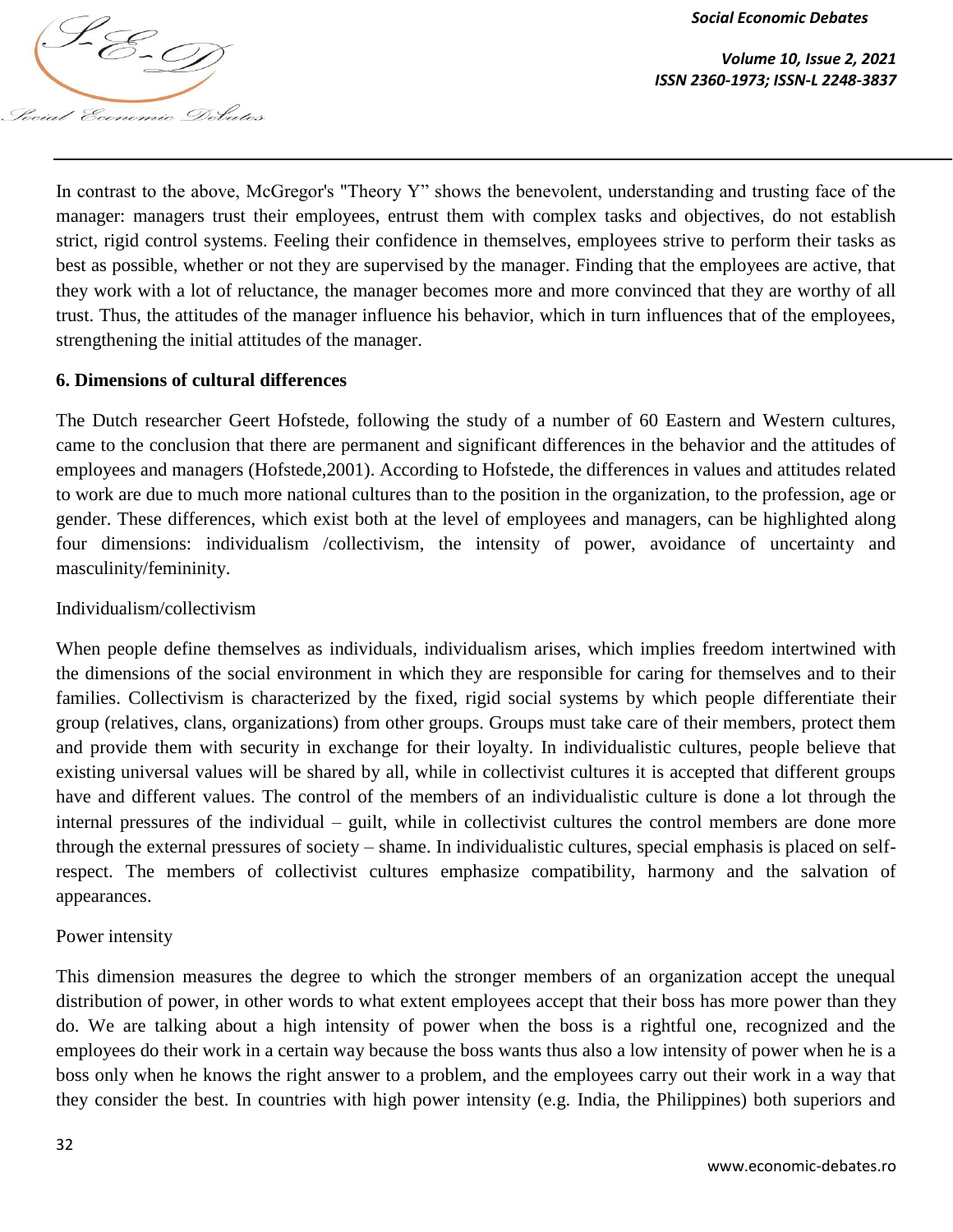

*Volume 10, Issue 2, 2021 ISSN 2360-1973; ISSN-L 2248-3837*

subordinates consider bypassing hierarchical authority to be an act of insubordination. In countries with low childish intensity (e.g. Israel, Denmark) employees are presumed to frequently bypass the boss to perform their work tasks.

# Avoiding uncertainty

It is the dimension that measures the level in which members of society feel threatened by ambiguous situations and the level at which they try to avoid these situations by providing for greater career stability, the establishment of much more formal rules, the rejection of ideas that deviate from standards and the acceptance of absolute truths.

Depending on the orientation of the members of the organization to the intensity of power differ and their conceptions from avoiding uncertainty. In countries with a high power intensity and with the avoidance of low uncertainty (such as Singapore), employees think of the organizations they belong to as traditional families. In Mexico, for example, where both levels are raised, salaries see their organizations as pyramids and less as families, each member of a organizations know to whom to report, formal communication is done vertically , never horizontally. In such organizations, it is the manager who is the one who educates the uncertainty by highlighting the one who possesses the authority and over whom.

# Masculinity/femininity

In Hofstede's view, masculinity represents the level at which the dominant values of society emphasize the support and acquisition of money and things; it also emphasizes in particular the interest, care for people. He defines femininity as the level in which the dominant values in society emphasize the relationships between people, the care for them and, in general, the quality of life. Thus, in male societies, the roles of the sexes are defined much more quickly than in the female societies. This dimension – masculinity/femininity – has important implications in terms of motivation in the workplace.

## **7. Conclusion**

The organization dimension encompasses the study of the "organization-environment" relationship and of some of its dimensions, such as the structure of the organization, the organizational culture and the connection between them and the behavior of the individuals in the organization.

It is proved that the communication style is influenced not only by the different attitudes and experiences of the people, but also by their multiple weaknesses, which is why it is necessary that the communication style adopted by a manager, who seeks efficiency, to be permanently correlated with his skills and qualities, constantly taking into account the organizational culture of the team he leads.

It is noted that there is no recipe for effective communication or a style of communication that proves to be effective in any situation. For this reason, the adoption of a communication style depends on the competence